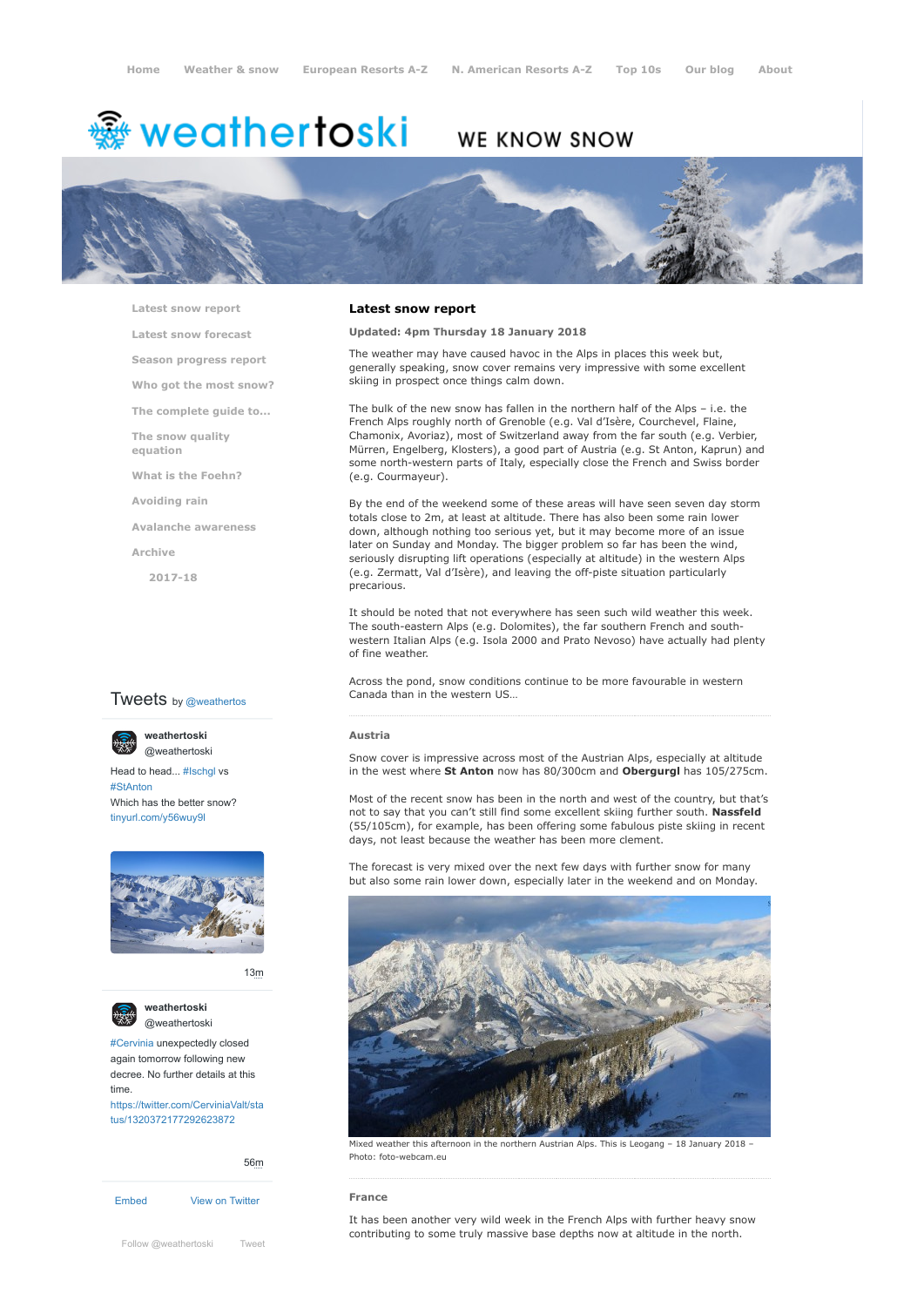

Tailor-made ski holidays and short breaks to some of the finest hotels in the Alps







# **Contact us...**

**Got a burning question about weather or snow conditions in the Alps?** [Contact us](https://www.weathertoski.co.uk/about-1/contact-us/) and we'll do our best to answer it...

#### E: [info@weathertoski.co.uk](mailto:fraser@weathertoski.co.uk)

T: +44 (0)20 3151 3154

[Website terms of use](https://www.weathertoski.co.uk/about-1/website-terms-of-use/)

[Privacy notice](https://www.weathertoski.co.uk/about-1/privacy-notice/)

**Flaine** now has 140/380cm depending on altitude, while **Val Thorens** has 225/240cm and **Les Arcs** has 120/330cm.

Lower down, the relatively mild temperatures (and some rain) means that snow depths are a bit more "normal" in the likes of **Les Gets** (60/170cm) but, above about 1300m, the snow pack is much deeper than average just above everywhere.

Watch out for some further bad weather over the weekend with a rising rain/snow level later on Sunday and Monday.



Snowing again in the Portes du Soleil today. This is Les Gets – 18 January 2018 – Photo: facebook.com/Lesgetsofficiel

#### **Italy**

Snow conditions are generally excellent across the Italian Alps though the weather conditions have been challenging at times this week, especially in the north-west. This is also where you will find the deepest snow, with base depths of 190/300cm in **Cervinia** and 110/240cm in **Courmayeur**.

However, while the weather remains unsettled, some of the best skiing can actually be found further east in the Dolomites. Here **Cortina** has 50/120cm of settled snow depending on altitude, while **Alta Badia** has 70/180cm.



Plenty of snow in the streets of Champoluc – 18 January 2018 – Photo: Visitmonterosa.com

#### **Switzerland**

With the exception of some lower parts of the far northern Swiss Alps, snow cover remains impressive across most of Switzerland, even exceptional in the south-west where base depths are now 150/300cm in **Zermatt** and 80/270cm in **Verbier**.

Further north, there is a bigger gulf between top and bottom depths, as seen in both **Wengen** (5/180cm) and **Engelberg** (5/560cm), whose glacier has the deepest pisted base in the Alps.

Expect further snow in most regions over the next few days but with a rising rain/snow limit later in the weekend and into the first part of next week.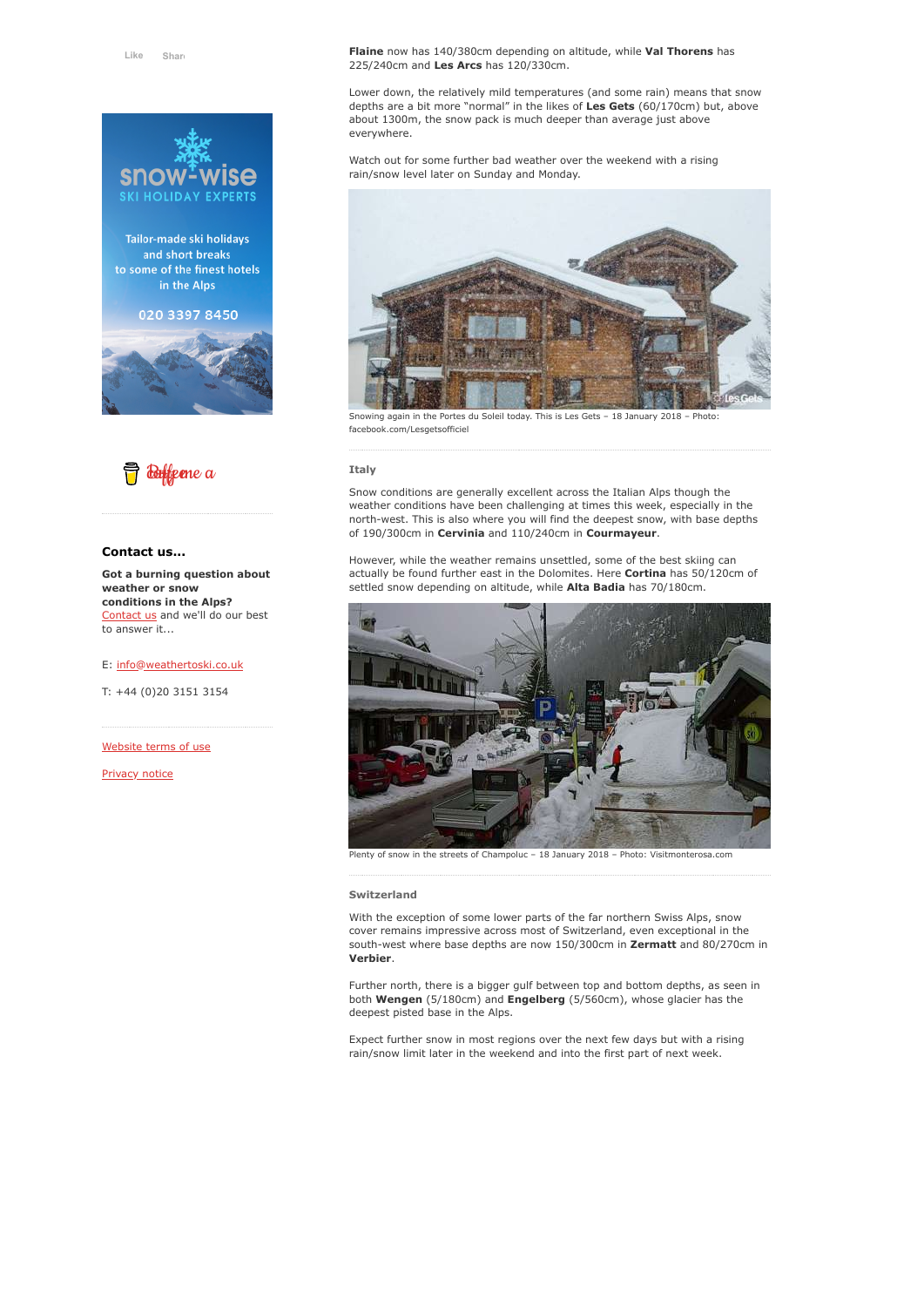

Snowy this afternoon in Bettmeralp – 18 January 2018 – Photo: bettmeralp.ch

#### **Rest of Europe**

The Pyrenees have not seen a huge amount of snow recently but conditions remain pretty good, especially on-piste. Andorra's **Arcalis** has base depths of 75/140cm while Spain's **Baqueira Beret** has 124/180cm.

Scottish ski resorts have seen plenty of snow recently with some excellent conditions in prospect once the weather calms down. **Glencoe** has seen around 50cm of fresh with upper base depths now approaching 80cm.

Most Norwegian resorts have also seen fresh snow. **Hemsedal**, for example, has had 20cm and now has an upper base 120cm deep.



Beautiful skiing weather in the French Pyrenees. This is Cauterets – 18 January 2018 – Photo: cauterets.com

#### **USA**

Snow depths are still considerably below par across most of Colorado and Utah. While the piste skiing may still be good here, it does mean that the off-piste is often still quite limited. **Vail** currently has upper depths of 79cm while **Park City** has 64cm. Snow is forecast for both states this weekend but only in moderate quantities.

Further north, **Jackson Hole** (135/190cm) has more impressive snow depths, still thanks to the big storms much earlier in the season.

## **Canada**

It's snowing again in **Whistler** (205cm upper base) and will continue to do so over the next days, with some really significant accumulations at altitude. At resort level a little rain could be mixed in at times, but overall the picture is a very positive one.

Further inland, any snowfall will be much lighter, but colder temperatures in the **Banff** area (130cm upper base) mean that skiing conditions here are also good, especially on-piste.